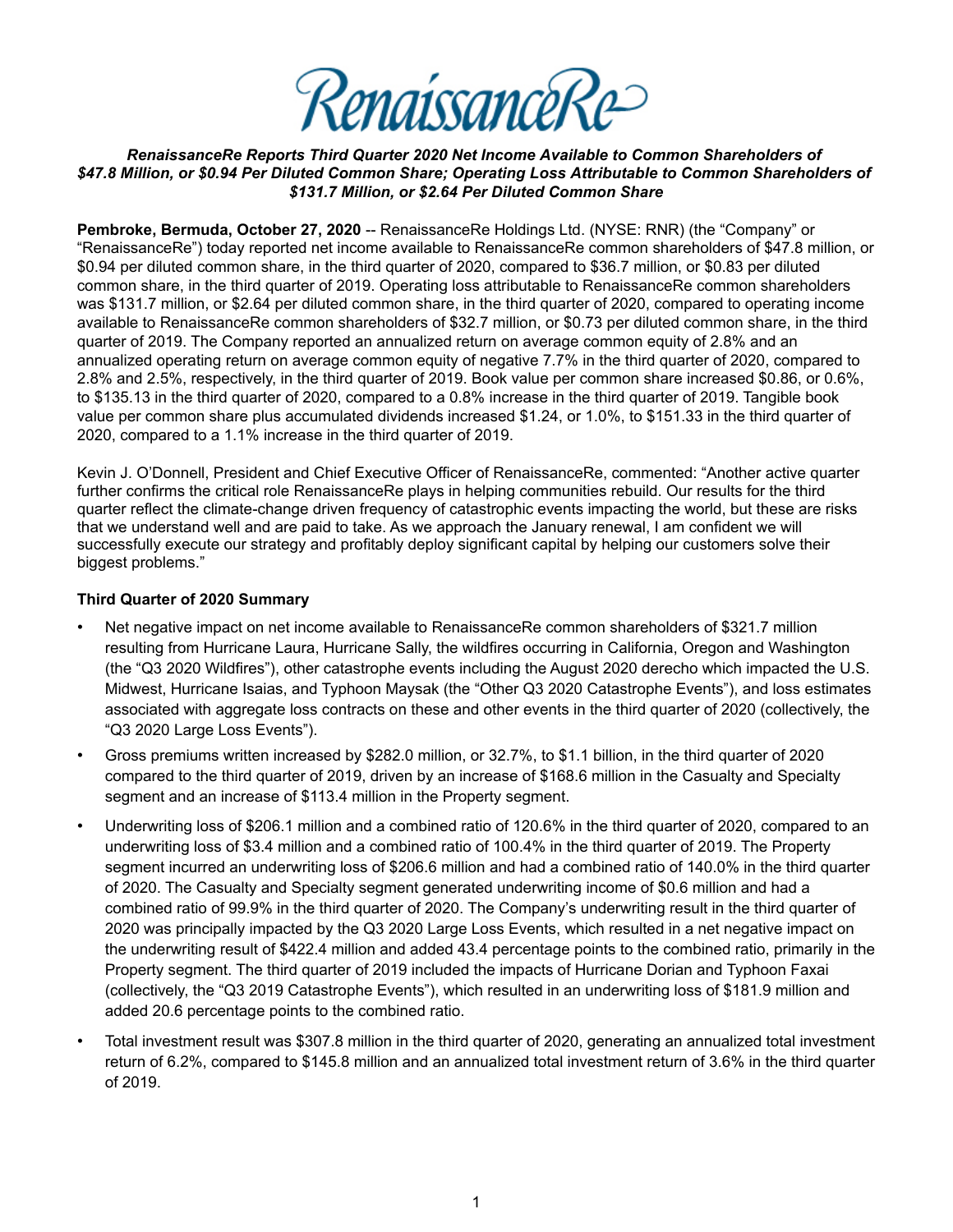#### **Net Negative Impact**

Net negative impact includes the sum of estimates of net claims and claim expenses incurred, earned reinstatement premiums assumed and ceded, lost profit commissions and redeemable noncontrolling interest. The Company's estimates of net negative impact are based on a review of its potential exposures, preliminary discussions with certain counterparties and catastrophe modeling techniques. The Company's actual net negative impact, both individually and in the aggregate, may vary from these estimates, perhaps materially. Changes in these estimates will be recorded in the period in which they occur.

There remains meaningful uncertainty regarding the estimates and the nature and extent of the losses from catastrophe events, driven by the magnitude and recent occurrence of each event, the geographic areas in which the events occurred, relatively limited claims data received to date, the contingent nature of business interruption and other exposures, potential uncertainties relating to reinsurance recoveries and other factors inherent in loss estimation, among other things.

The financial data in the table below provides additional information detailing the net negative impact of the Q3 2020 Large Loss Events on the Company's consolidated financial statements in the third quarter of 2020.

| Three months ended September 30, 2020                                               | <b>Hurricane</b><br>Laura | <b>Hurricane</b><br>Sally | Q3 2020<br>Wildfires | Other Q3<br>2020<br><b>Catastrophe</b><br><b>Events</b> | Aggregate<br>Losses | Total Q3<br>2020 Large<br>Loss Events |
|-------------------------------------------------------------------------------------|---------------------------|---------------------------|----------------------|---------------------------------------------------------|---------------------|---------------------------------------|
| (in thousands)                                                                      |                           |                           |                      |                                                         |                     |                                       |
| Net claims and claims expenses incurred                                             | \$(123,076)               | (72, 531)<br>\$.          | $(91, 107)$ \$       | (61, 586)                                               | (120, 118)<br>\$.   | (468, 418)                            |
| Assumed reinstatement premiums earned                                               | 18.282                    | 5.110                     | 17.604               | 7.407                                                   | 5.123               | 53,526                                |
| Ceded reinstatement premiums earned                                                 | (334)                     | (236)                     |                      |                                                         |                     | (570)                                 |
| Lost profit commissions                                                             | (254)                     | (418)                     | (491)                | (549)                                                   | (5, 179)            | (6, 891)                              |
| Net negative impact on underwriting result                                          | (105,382)                 | (68,075)                  | (73, 994)            | (54, 728)                                               | (120, 174)          | (422, 353)                            |
| Redeemable noncontrolling interest                                                  | 20,008                    | 11,834                    | 19.580               | 17,958                                                  | 31.262              | 100,642                               |
| Net negative impact on net income available<br>to RenaissanceRe common shareholders | (85,374)                  | (56,241                   | (54.414)             | (36,770)                                                | (88, 912)           | (321,711)                             |

The financial data below provides additional information detailing the net negative impact of the Q3 2020 Large Loss Events on the Company's segment underwriting results and consolidated combined ratio in the third quarter of 2020.

| Three months ended September 30, 2020                                        | <b>Hurricane</b><br>Laura |      | <b>Hurricane</b><br>Sally | Q3 2020<br><b>Wildfires</b> |               |     | Other Q3<br>2020<br><b>Catastrophe</b><br>Events | Aggregate<br>Losses | Total Q3<br>2020 Large<br><b>Loss Events</b> |
|------------------------------------------------------------------------------|---------------------------|------|---------------------------|-----------------------------|---------------|-----|--------------------------------------------------|---------------------|----------------------------------------------|
| (in thousands, except percentages)                                           |                           |      |                           |                             |               |     |                                                  |                     |                                              |
| Net negative impact on Property segment<br>underwriting result               | (95, 845)<br>\$           | - \$ | $(68,075)$ \$             |                             | $(73,994)$ \$ |     |                                                  |                     | $(54, 728)$ \$ $(120, 174)$ \$ $(412, 816)$  |
| Net negative impact on Casualty and<br>Specialty segment underwriting result | (9,537)                   |      |                           |                             |               |     |                                                  |                     | (9,537)                                      |
| Net negative impact on underwriting result                                   | (105, 382)                | \$.  | (68,075)                  | \$.                         | (73,994)      | \$. | (54, 728)                                        | (120, 174)<br>\$    | (422, 353)<br>\$.                            |
| Percentage point impact on consolidated<br>combined ratio                    | 10.3                      |      | 6.7                       |                             | 7.2           |     | 5.4                                              | 12.0                | 43.4                                         |

### **Underwriting Results by Segment**

### *Property Segment*

Gross premiums written in the Property segment were \$427.8 million in the third quarter of 2020, an increase of \$113.4 million, or 36.1%, compared to \$314.4 million in the third quarter of 2019.

Gross premiums written in the catastrophe class of business were \$179.7 million in the third quarter of 2020, an increase of \$76.9 million, or 74.8%, compared to the third quarter of 2019. Gross written premiums in the third quarter of 2020 included \$52.9 million of reinstatement premiums associated with the Q3 2020 Large Loss Events, as compared to \$23.1 million of reinstatement premiums written in the third quarter of 2019 associated with the Q3 2019 Catastrophe Events. In addition, gross written premiums in the third quarter of 2019 included \$26.4 million of negative premium adjustments related to the business of the third-party capital vehicles that the Company manages as a result of the acquisition of Tokio Millennium Re AG (now known as RenaissanceRe Europe AG), Tokio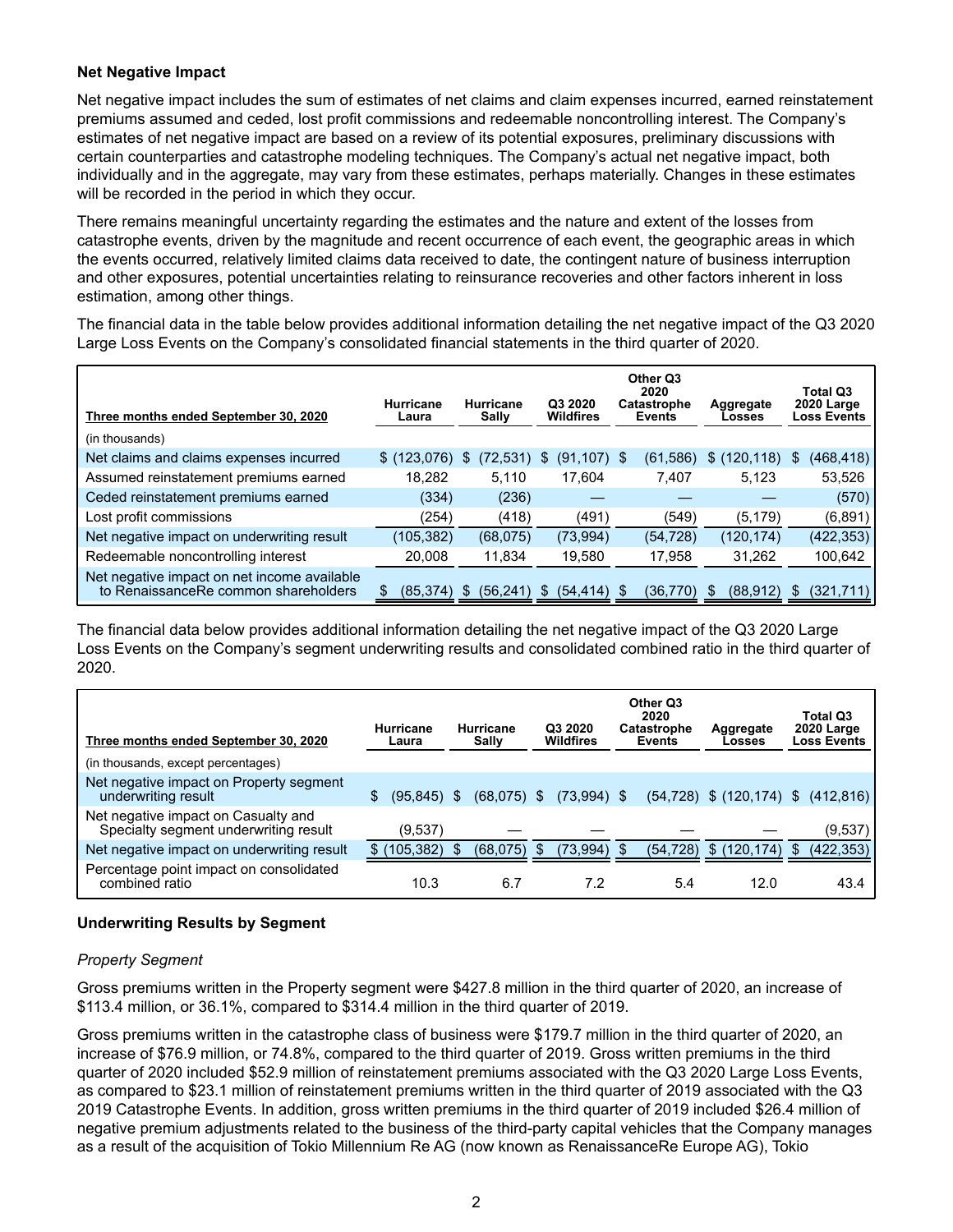Millennium Re (UK) Limited (now known as RenaissanceRe (UK) Limited) ("RenaissanceRe UK") and their subsidiaries (collectively, "TMR"). The negative premium adjustments were fully ceded and were reflected in ceded premiums written, resulting in no impact to the Company's results of operations in the third quarter of 2019.

Gross premiums written in the other property class of business were \$248.1 million in the third quarter of 2020, an increase of \$36.5 million, or 17.2%, compared to the third quarter of 2019. The increase in gross premiums written in the other property class of business was primarily driven by growth from existing relationships and new opportunities across a number of the Company's underwriting platforms.

Ceded premiums written in the Property segment were \$49.1 million in the third quarter of 2020, an increase of \$37.6 million, or 329.6%, compared to the third quarter of 2019. In the third quarter of 2020, ceded premiums written included certain of the gross premiums written ceded to third-party investors in the Company's managed vehicles, primarily RenaissanceRe Upsilon Fund Ltd. Ceded premiums written in the third quarter of 2019 included \$26.4 million negative premium adjustments related to the business of the third-party capital vehicles that the Company manages as a result of the acquisition of TMR, as discussed above.

The Property segment incurred an underwriting loss of \$206.6 million in the third quarter of 2020, compared to an underwriting loss of \$7.7 million in the third quarter of 2019. In the third quarter of 2020, the Property segment generated a net claims and claim expense ratio of 114.4%, an underwriting expense ratio of 25.6% and a combined ratio of 140.0%, compared to 76.1%, 25.6% and 101.7%, respectively, in the third quarter of 2019. The underwriting result and combined ratio in the third quarter of 2020 were principally impacted by the Q3 2020 Large Loss Events, which resulted in a net negative impact on the Property segment underwriting result of \$412.8 million and added 84.4 percentage points to the Property segment combined ratio. In comparison, the third quarter of 2019 was impacted by the Q3 2019 Catastrophe Events, which resulted in a net negative impact on the Property segment underwriting result of \$178.9 million and added 42.3 percentage points to the Property segment combined ratio.

#### *Casualty and Specialty Segment*

Gross premiums written in the Casualty and Specialty segment were \$715.3 million in the third quarter of 2020, an increase of \$168.6 million, or 30.8%, as compared to the third quarter of 2019. This increase was primarily due to growth from new and existing business opportunities written in the current and prior periods across various classes of business within the segment, partially offset by the non-renewal of a portion of the business acquired in connection with the acquisition of TMR.

The Casualty and Specialty segment generated underwriting income of \$0.6 million in the third quarter of 2020, compared to \$4.5 million in the third quarter of 2019. In the third quarter of 2020, the Casualty and Specialty segment generated a net claims and claim expense ratio of 72.6%, an underwriting expense ratio of 27.3% and a combined ratio of 99.9%, compared to 68.4%, 30.6% and 99.0%, respectively, in the third quarter of 2019.

The increase in the net claims and claim expense ratio of 4.2 percentage points was principally the result of higher current accident year losses in the third quarter of 2020 compared to the third quarter of 2019. The net claims and claim expense ratio was impacted by net losses resulting from the impact of Hurricane Laura and the purchase of an adverse development cover associated with RenaissanceRe Syndicate 1458's casualty reserves, which combined to add 3.2 percentage points. While the net claims and claim expense ratio was also impacted by increased reserves in our mortgage guaranty book within our financial lines business, there was an offsetting impact to acquisition expenses as a result of reduced profit commission expense associated with this business. The underwriting expense ratio in the Casualty and Specialty segment decreased 3.3 percentage points, to 27.3%, in the third quarter of 2020 compared to the third quarter of 2019, driven by lower acquisition and operating expense ratios. The decrease in profit commission expense noted above was the principal driver of the decrease in acquisition costs. Operating expenses were impacted by reduced travel, marketing and office operational expenses as a result of the COVID-19 pandemic.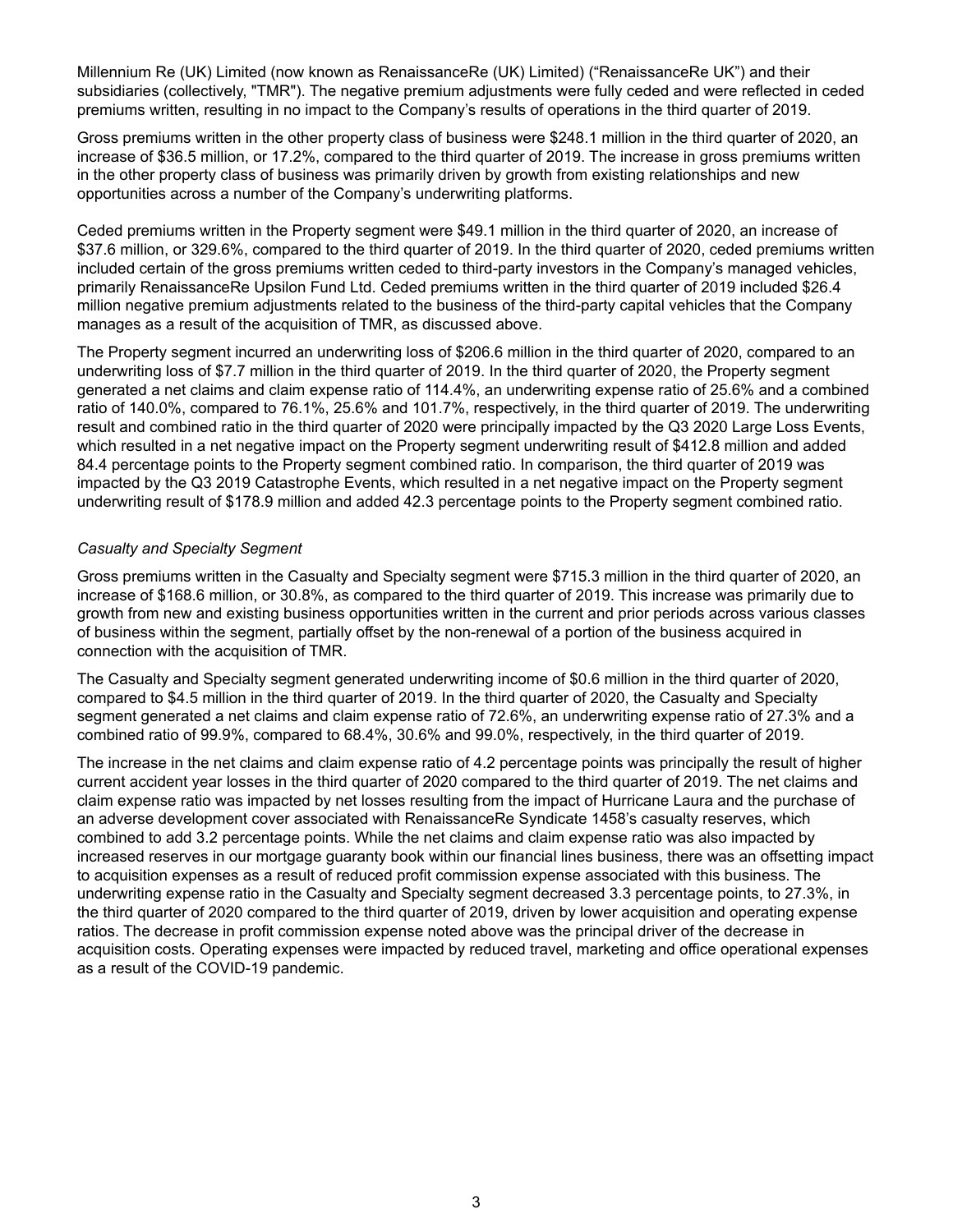## **COVID-19**

The Company continues to evaluate industry trends and its own potential exposure associated with the ongoing COVID-19 pandemic, and expects historically significant industry losses to emerge over time as the full impact of the pandemic and its effects on the global economy are realized. Among other things, the Company continues to actively monitor information received from or reported by clients, brokers, industry actuaries, regulators, courts, and others, and to assess that information in the context of its own portfolio. Our loss estimates represent our best estimate based on currently available information, and actual losses may vary materially from these estimates.

#### **Other Items**

- The Company's total investment result, which includes the sum of net investment income and net realized and unrealized gains on investments, was a gain of \$307.8 million in the third quarter of 2020, compared to a gain of \$145.8 million in the third quarter of 2019, an increase of \$162.0 million. The primary driver of the total investment result in the third quarter of 2020 was net realized and unrealized gains on investments of \$224.2 million, principally within the equity and fixed maturity investments trading portfolios.
- Net income attributable to redeemable noncontrolling interests in the third quarter of 2020 was \$19.3 million, compared to \$62.1 million in the third quarter of 2019. The decrease was primarily driven by underwriting losses in DaVinciRe Holdings Ltd., partially offset by an increase in the net income of RenaissanceRe Medici Fund Ltd. ("Medici") compared to the third quarter of 2019.
- In the third quarter of 2020, total fee income decreased by \$13.6 million, to \$18.4 million, compared to \$32.0 million in the third quarter of 2019, primarily driven by a decrease in performance fee income due to lower underlying performance of the Company's joint ventures and structured reinsurance products, primarily related to the Q3 2020 Large Loss Events, partially offset by an increase in the dollar value of managed capital compared to the third quarter of 2019.
- In the third quarter of 2020, corporate expenses increased by \$34.2 million, to \$48.1 million, compared to \$13.8 million in the third quarter of 2019, primarily driven by the \$30.2 million loss on the sale of RenaissanceRe UK on August 18, 2020, as well as related transaction and other expenses, and expenses associated with senior management departures during the quarter. The loss on sale includes amounts related to prior purchase GAAP adjustments and cumulative currency translation adjustments recorded since the acquisition of RenaissanceRe UK.
- Income tax benefit was \$8.2 million in the third quarter of 2020 compared to income tax expense of \$3.7 million in the third quarter of 2019. The income tax benefit was principally driven by lower underwriting performance and other miscellaneous items in the U.S., including amounts resulting from the continued impacts of U.S. tax reform, partially offset by investment gains, primarily in the U.S. based operations.
- Net foreign exchange gains of \$17.4 million in the third quarter of 2020 compared to net foreign exchange losses of \$8.3 million in the third quarter of 2019. The net foreign exchange gains were primarily driven by gains attributable to third-party investors in Medici and miscellaneous foreign exchange gains in the Company's operations with non-U.S. dollar functional currencies.
- Hurricane Delta, a Category 2 hurricane, made landfall on the Yucatán Peninsula on October 7, 2020, and subsequently in Louisiana on October 9, 2020, causing widespread flooding and damage, including in the region impacted by Hurricane Laura. The Company is also monitoring Hurricane Zeta, which made landfall on October 26, 2020 on the Yucatán Peninsula and is currently in the Gulf of Mexico. Additionally, wildfires impacting several Western U.S. states are ongoing.

This Press Release includes certain financial measures that are not calculated in accordance with generally accepted accounting principles in the U.S. ("GAAP") including "operating (loss) income (attributable) available to RenaissanceRe common shareholders," "operating (loss) income (attributable) available to RenaissanceRe common shareholders per common share - diluted," "operating return on average common equity - annualized," "tangible book value per common share" and "tangible book value per common share plus accumulated dividends." A reconciliation of such measures to the most comparable GAAP figures in accordance with Regulation G is presented in the attached supplemental financial data.

Please refer to the "Investors - Financial Reports - Financial Supplements" section of the Company's website at www.renre.com for a copy of the Financial Supplement which includes additional information on the Company's financial performance.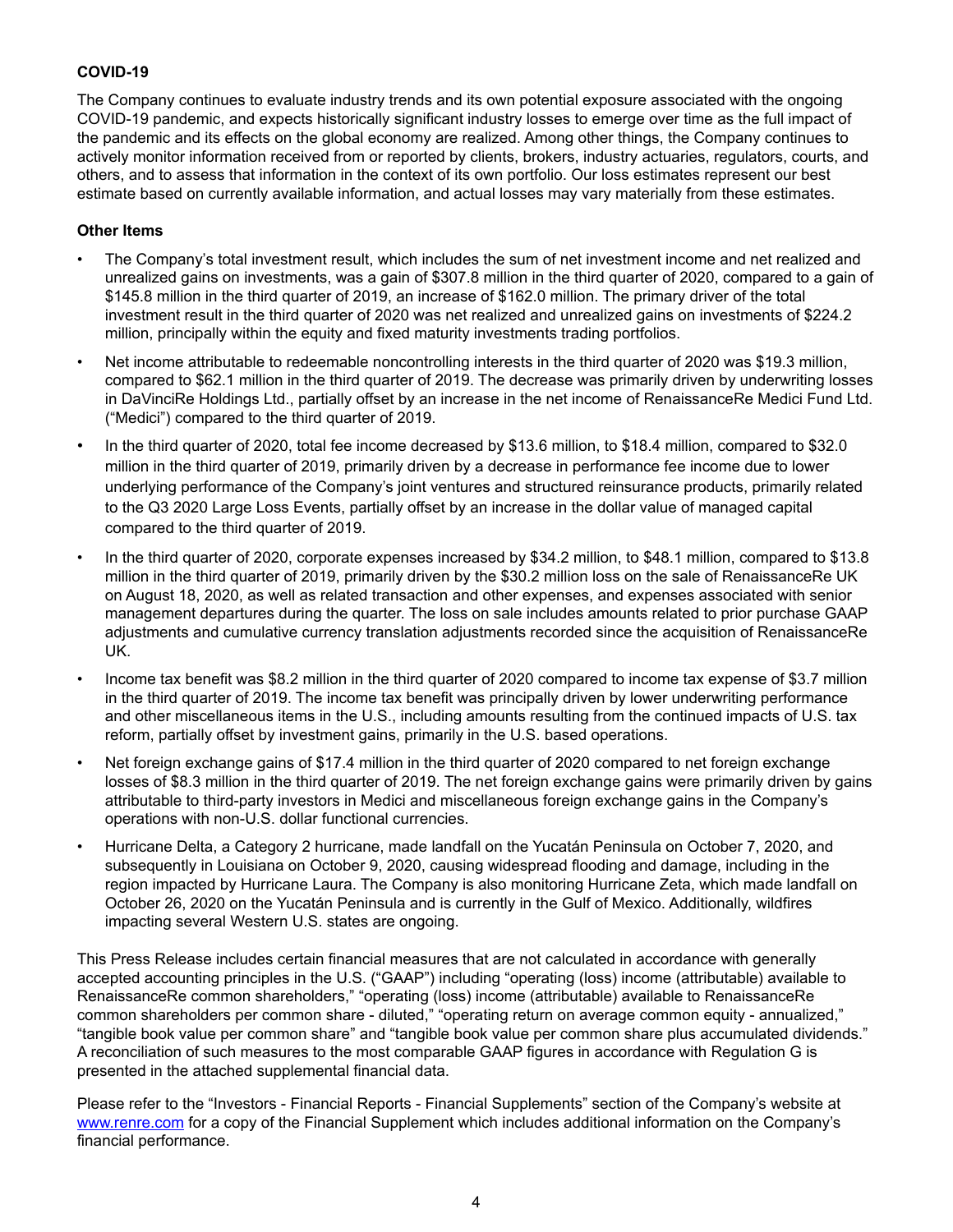RenaissanceRe will host a conference call on Wednesday, October 28, 2020 at 11:00 a.m. ET to discuss this release. Live broadcast of the conference call will be available through the "Investors - Webcasts & Presentations" section of the Company's website at www.renre.com.

#### **About RenaissanceRe**

RenaissanceRe is a global provider of reinsurance and insurance that specializes in matching well-structured risks with efficient sources of capital. The Company provides property, casualty and specialty reinsurance and certain insurance solutions to customers, principally through intermediaries. Established in 1993, the Company has offices in Bermuda, Australia, Ireland, Singapore, Switzerland, the United Kingdom and the United States.

#### **Cautionary Statement Regarding Forward-Looking Statements**

Any forward-looking statements made in this Press Release reflect RenaissanceRe's current views with respect to future events and financial performance and are made pursuant to the safe harbor provisions of the Private Securities Litigation Reform Act of 1995. These statements are subject to numerous factors that could cause actual results to differ materially from those set forth in or implied by such forward-looking statements, including the following: the uncertainty of the continuing impact of the COVID-19 pandemic and measures taken in response thereto; the effect of legislative, regulatory, judicial or social influences related to the COVID-19 pandemic on the Company's financial performance, including the emergence of unexpected or un-modeled insurance or reinsurance losses, and the Company's ability to conduct its business; the impact and potential future impacts of the COVID-19 pandemic on the value of the Company's investments and its access to capital in the future or the pricing or terms of available financing; the effect that measures taken to mitigate the COVID-19 pandemic have on the Company's operations and those of its counterparties; the frequency and severity of catastrophic and other events the Company covers; the effectiveness of the Company's claims and claim expense reserving process; the effect of climate change on the Company's business, including the trend towards increasingly frequent and severe climate events; the Company's ability to maintain its financial strength ratings; the effect of emerging claims and coverage issues; collection on claimed retrocessional coverage, and new retrocessional reinsurance being available on acceptable terms and providing the coverage that the Company intended to obtain; the Company's reliance on a small and decreasing number of reinsurance brokers and other distribution services for the preponderance of its revenue; the Company's exposure to credit loss from counterparties in the normal course of business; the effect of continued challenging economic conditions throughout the world; the performance of the Company's investment portfolio; a contention by the U.S. Internal Revenue Service that Renaissance Reinsurance Ltd., or any of the Company's other Bermuda subsidiaries, is subject to taxation in the U.S.; the effects of U.S. tax reform legislation and possible future tax reform legislation and regulations, including changes to the tax treatment of the Company's shareholders or investors in its joint ventures or other entities it manages; the effect of cybersecurity risks, including technology breaches or failure, on the Company's business; the success of any of the Company's strategic investments or acquisitions, including its ability to manage its operations as its product and geographical diversity increases; the Company's ability to retain its key senior officers and to attract or retain the executives and employees necessary to manage its business; the Company's ability to effectively manage capital on behalf of investors in joint ventures or other entities it manages; foreign currency exchange rate fluctuations; soft reinsurance underwriting market conditions; changes in the method for determining the London Inter-bank Offered Rate ("LIBOR") and the potential replacement of LIBOR; losses the Company could face from terrorism, political unrest or war; the Company's ability to successfully implement its business strategies and initiatives; the Company's ability to determine any impairments taken on its investments; the effects of inflation; the ability of the Company's ceding companies and delegated authority counterparties to accurately assess the risks they underwrite; the effect of operational risks, including system or human failures; the Company's ability to raise capital if necessary; the Company's ability to comply with covenants in its debt agreements; changes to the regulatory systems under which the Company operates, including as a result of increased global regulation of the insurance and reinsurance industries; changes in Bermuda laws and regulations and the political environment in Bermuda; the Company's dependence on the ability of its operating subsidiaries to declare and pay dividends; aspects of the Company's corporate structure that may discourage third-party takeovers and other transactions; difficulties investors may have in servicing process or enforcing judgments against the Company in the U.S.; the cyclical nature of the reinsurance and insurance industries; adverse legislative developments that reduce the size of the private markets the Company serves or impede their future growth; consolidation of competitors, customers and insurance and reinsurance brokers; the effect on the Company's business of the highly competitive nature of its industry, including the effect of new entrants to, competing products for and consolidation in the (re)insurance industry; other political, regulatory or industry initiatives adversely impacting the Company; the Company's ability to comply with applicable sanctions and foreign corrupt practices laws; increasing barriers to free trade and the free flow of capital; international restrictions on the writing of reinsurance by foreign companies and government intervention in the natural catastrophe market;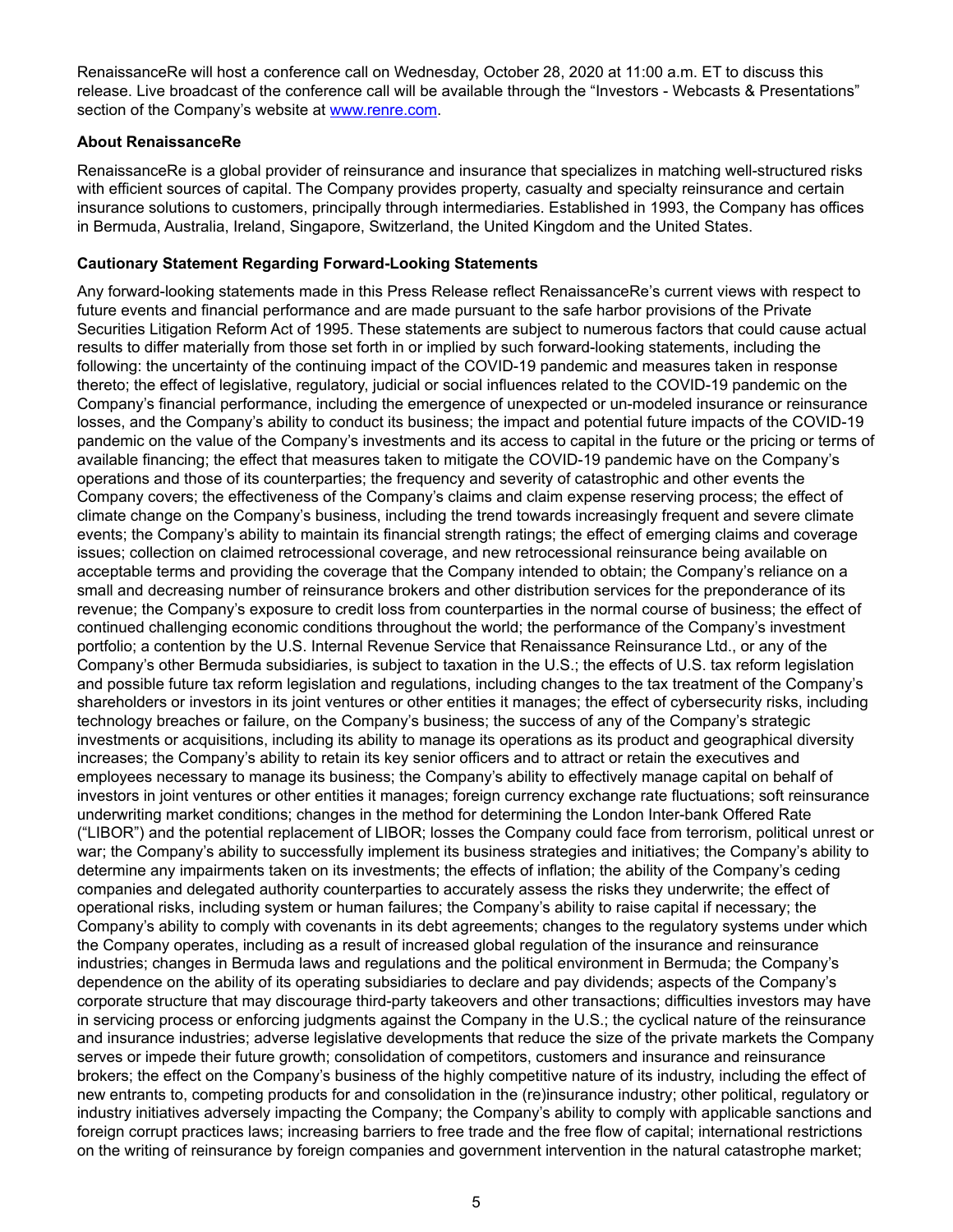the effect of Organisation for Economic Co-operation and Development or European Union ("EU") measures to increase the Company's taxes and reporting requirements; changes in regulatory regimes and accounting rules that may impact financial results irrespective of business operations; the Company's need to make many estimates and judgments in the preparation of its financial statements; the effect of the exit by the United Kingdom from the EU; and other factors affecting future results disclosed in RenaissanceRe's filings with the Securities and Exchange Commission, including its Annual Reports on Form 10-K, Quarterly Reports on Form 10-Q and prospectus supplement filed on June 4, 2020.

### **INVESTOR CONTACT: MEDIA CONTACT:**

Keith McCue **Keil Gunther** Keil Gunther Senior Vice President, Finance & Investor Relations Vice President, Head of Global Marketing & Client RenaissanceRe Holdings Ltd. Communication (441) 239-4830 RenaissanceRe Holdings Ltd.

(441) 239-4932 or Kekst CNC Dawn Dover (212) 521-4800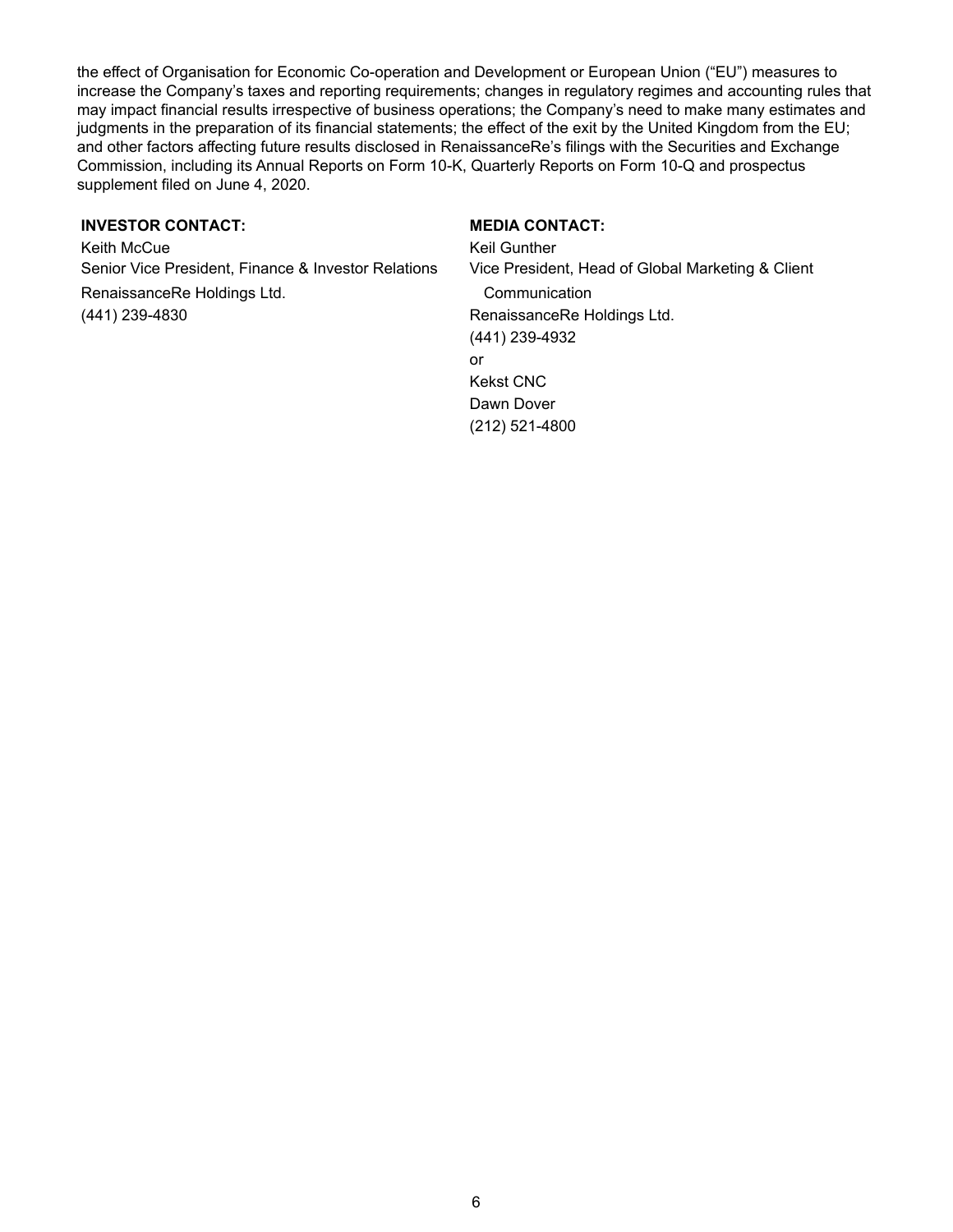# **RenaissanceRe Holdings Ltd. Summary Consolidated Statements of Operations**

#### (in thousands of United States Dollars, except per share amounts and percentages)

(Unaudited)

|                                                                                                             | Three months ended    |                       | Nine months ended     |    |                       |  |  |
|-------------------------------------------------------------------------------------------------------------|-----------------------|-----------------------|-----------------------|----|-----------------------|--|--|
|                                                                                                             | September 30.<br>2020 | September 30.<br>2019 | September 30,<br>2020 |    | September 30,<br>2019 |  |  |
| <b>Revenues</b>                                                                                             |                       |                       |                       |    |                       |  |  |
| Gross premiums written                                                                                      | \$1,143,058           | \$<br>861,068         | \$4,870,651           |    | \$3,902,271           |  |  |
| Net premiums written                                                                                        | \$<br>899.411         | \$<br>704.130         | \$3,350,022           |    | \$2,656,126           |  |  |
| Decrease (increase) in unearned premiums                                                                    | 100,772               | 202,618               | (426, 645)            |    | (287, 848)            |  |  |
| Net premiums earned                                                                                         | 1,000,183             | 906,748               | 2,923,377             |    | 2,368,278             |  |  |
| Net investment income                                                                                       | 83,543                | 111,387               | 272,321               |    | 312,069               |  |  |
| Net foreign exchange gains (losses)                                                                         | 17,426                | (8,275)               | 4,503                 |    | (1, 812)              |  |  |
| Equity in earnings of other ventures                                                                        | 5,457                 | 5,877                 | 19,062                |    | 17,350                |  |  |
| Other income (loss)                                                                                         | 1,476                 | 1,016                 | (4, 161)              |    | 5,109                 |  |  |
| Net realized and unrealized gains on investments                                                            | 224,208               | 34,395                | 561,891               |    | 395,655               |  |  |
| <b>Total revenues</b>                                                                                       | 1,332,293             | 1,051,148             | 3,776,993             |    | 3,096,649             |  |  |
| <b>Expenses</b>                                                                                             |                       |                       |                       |    |                       |  |  |
| Net claims and claim expenses incurred                                                                      | 942,030               | 654,520               | 2,023,256             |    | 1,334,928             |  |  |
| <b>Acquisition expenses</b>                                                                                 | 215,180               | 202,181               | 659,394               |    | 553,614               |  |  |
| Operational expenses                                                                                        | 49,045                | 53,415                | 165,583               |    | 158,162               |  |  |
| Corporate expenses                                                                                          | 48,050                | 13,844                | 75,939                |    | 76,480                |  |  |
| Interest expense                                                                                            | 11,843                | 15,580                | 38,612                |    | 42,868                |  |  |
| <b>Total expenses</b>                                                                                       | 1,266,148             | 939,540               | 2,962,784             |    | 2,166,052             |  |  |
| Income before taxes                                                                                         | 66,145                | 111,608               | 814,209               |    | 930,597               |  |  |
| Income tax benefit (expense)                                                                                | 8,244                 | (3,664)               | (12, 785)             |    | (20, 670)             |  |  |
| <b>Net income</b>                                                                                           | 74,389                | 107,944               | 801,424               |    | 909,927               |  |  |
| Net income attributable to noncontrolling interests                                                         | (19, 301)             | (62,057)              | (236, 120)            |    | (204, 091)            |  |  |
| Net income attributable to RenaissanceRe                                                                    | 55,088                | 45,887                | 565,304               |    | 705,836               |  |  |
| Dividends on preference shares                                                                              | (7, 289)              | (9, 189)              | (23, 634)             |    | (27, 567)             |  |  |
| Net income available to RenaissanceRe common<br>shareholders                                                | \$<br>47,799          | \$<br>36,698          | \$<br>541,670         | \$ | 678,269               |  |  |
|                                                                                                             |                       |                       |                       |    |                       |  |  |
| Net income available to RenaissanceRe common shareholders<br>per common share - basic                       | \$<br>0.94            | \$<br>0.83            | \$<br>11.60           | \$ | 15.58                 |  |  |
| Net income available to RenaissanceRe common shareholders<br>per common share – diluted                     | \$<br>0.94            | \$<br>0.83            | \$<br>11.58           | \$ | 15.57                 |  |  |
| Operating (loss) income (attributable) available to<br>RenaissanceRe common shareholders per common share - |                       |                       |                       |    |                       |  |  |
| diluted                                                                                                     | \$<br>(2.64)          | \$<br>0.73            | \$<br>1.84            | \$ | 8.76                  |  |  |
|                                                                                                             |                       |                       |                       |    |                       |  |  |
| Average shares outstanding - basic                                                                          | 50,009                | 43,462                | 46,130                |    | 43,003                |  |  |
| Average shares outstanding - diluted                                                                        | 50,094                | 43,537                | 46,200                |    | 43,049                |  |  |
| Net claims and claim expense ratio                                                                          | 94.2 %                | 72.2 %                | 69.2 %                |    | 56.4 %                |  |  |
| Underwriting expense ratio                                                                                  | 26.4 %                | 28.2 %                | 28.2 %                |    | 30.0 %                |  |  |
| Combined ratio                                                                                              | 120.6 %               | 100.4 %               | 97.4 %                |    | 86.4 %                |  |  |
|                                                                                                             |                       |                       |                       |    |                       |  |  |
| Return on average common equity - annualized                                                                | 2.8 %                 | 2.8 %                 | 12.0 %                |    | 18.2 %                |  |  |
| Operating return on average common equity - annualized (1)                                                  | (7.7)%                | 2.5 %                 | 2.0 %                 |    | 10.2 %                |  |  |

(1) See Comments on Regulation G for a reconciliation of non-GAAP financial measures.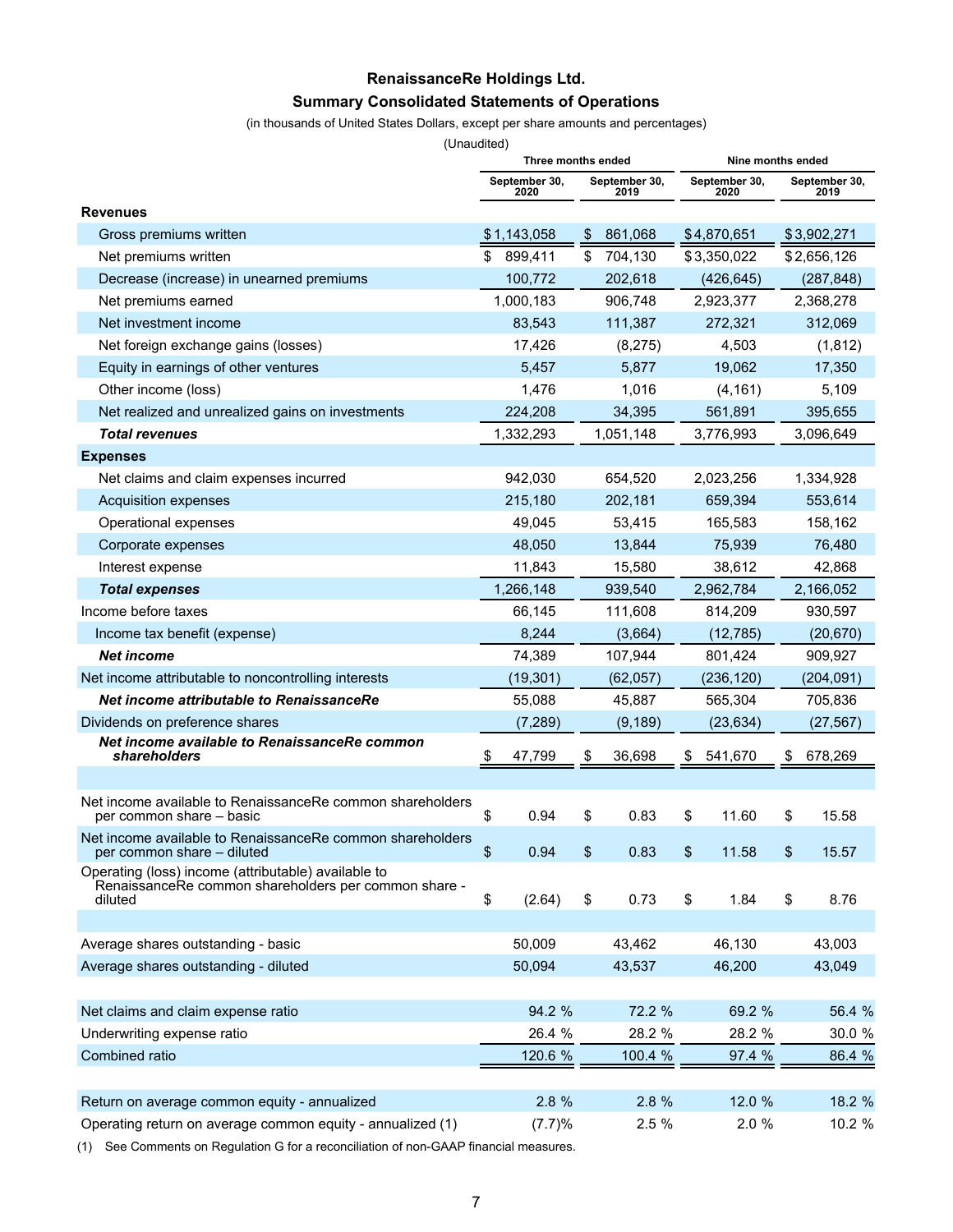# **RenaissanceRe Holdings Ltd.**

# **Summary Consolidated Balance Sheets**

(in thousands of United States Dollars, except per share amounts)

|                                                                      | September 30,<br>2020 | December 31,<br>2019 |
|----------------------------------------------------------------------|-----------------------|----------------------|
| <b>Assets</b>                                                        | (Unaudited)           | (Audited)            |
| Fixed maturity investments trading, at fair value                    | \$13,391,318          | \$11,171,655         |
| Short term investments, at fair value                                | 5,158,961             | 4,566,277            |
| Equity investments trading, at fair value                            | 547,381               | 436,931              |
| Other investments, at fair value                                     | 1,122,683             | 1,087,377            |
| Investments in other ventures, under equity method                   | 98,990                | 106,549              |
| <b>Total investments</b>                                             | 20,319,333            | 17,368,789           |
| Cash and cash equivalents                                            | 1,287,378             | 1,379,068            |
| Premiums receivable                                                  | 3,337,120             | 2,599,896            |
| Prepaid reinsurance premiums                                         | 1,082,270             | 767,781              |
| Reinsurance recoverable                                              | 2,883,808             | 2,791,297            |
| Accrued investment income                                            | 71,947                | 72,461               |
| Deferred acquisition costs and value of business acquired            | 697,346               | 663,991              |
| Receivable for investments sold                                      | 752,936               | 78,369               |
| Other assets                                                         | 306,265               | 346,216              |
| Goodwill and other intangibles                                       | 257,437               | 262,226              |
| <b>Total assets</b>                                                  | \$30,995,840          | \$26,330,094         |
| Liabilities, Noncontrolling Interests and Shareholders' Equity       |                       |                      |
| <b>Liabilities</b>                                                   |                       |                      |
| Reserve for claims and claim expenses                                | \$<br>9,900,615       | 9,384,349<br>\$      |
| Unearned premiums                                                    | 3,276,156             | 2,530,975            |
| Debt                                                                 | 1,135,740             | 1,384,105            |
| Reinsurance balances payable                                         | 3,915,804             | 2,830,691            |
| Payable for investments purchased                                    | 1,597,893             | 225,275              |
| <b>Other liabilities</b>                                             | 391,494               | 932,024              |
| <b>Total liabilities</b>                                             | 20,217,702            | 17,287,419           |
| Redeemable noncontrolling interest                                   | 3,387,317             | 3,071,308            |
| <b>Shareholders' Equity</b>                                          |                       |                      |
| Preference shares                                                    | 525,000               | 650,000              |
| Common shares                                                        | 50,810                | 44,148               |
| Additional paid-in capital                                           | 1,615,328             | 568,277              |
| Accumulated other comprehensive loss                                 | (2,083)               | (1,939)              |
| Retained earnings                                                    | 5,201,766             | 4,710,881            |
| Total shareholders' equity attributable to RenaissanceRe             | 7,390,821             | 5,971,367            |
| Total liabilities, noncontrolling interests and shareholders' equity | \$30,995,840          | \$26,330,094         |
|                                                                      |                       |                      |
| Book value per common share                                          | \$<br>135.13 \$       | 120.53               |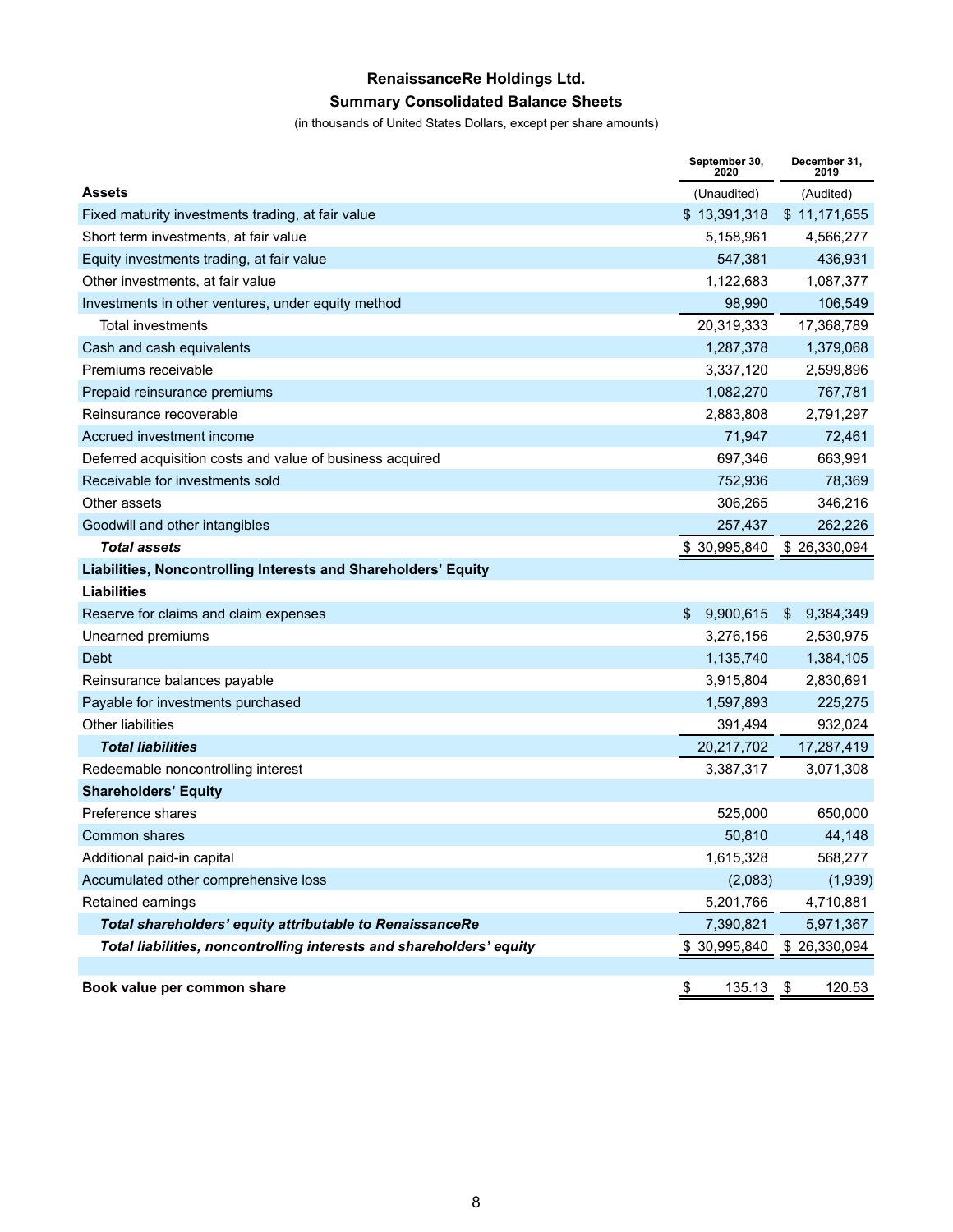## **RenaissanceRe Holdings Ltd. Supplemental Financial Data - Segment Information**

(in thousands of United States Dollars, except percentages)

(Unaudited)

|                                                                |                  | Three months ended September 30, 2020   |            |                 |            |
|----------------------------------------------------------------|------------------|-----------------------------------------|------------|-----------------|------------|
|                                                                | Property         | <b>Casualty and</b><br><b>Specialty</b> | Other      |                 | Total      |
| Gross premiums written                                         | \$<br>427.765    | \$<br>715,293                           | \$         | \$              | 1,143,058  |
| Net premiums written                                           | 378,708          | 520,703                                 |            | $\overline{\$}$ | 899,411    |
| Net premiums earned                                            | 516,623          | 483,560                                 |            |                 | 1,000,183  |
| Net claims and claim expenses incurred                         | 590,958          | 351,052                                 | 20         |                 | 942,030    |
| Acquisition expenses                                           | 98,545           | 116,636                                 | (1)        |                 | 215,180    |
| Operational expenses                                           | 33,672           | 15.319                                  | 54         |                 | 49.045     |
| Underwriting (loss) income                                     | \$<br>(206, 552) | \$<br>553                               | \$<br>(73) |                 | (206, 072) |
| Net investment income                                          |                  |                                         | 83,543     |                 | 83,543     |
| Net foreign exchange gains                                     |                  |                                         | 17,426     |                 | 17,426     |
| Equity in earnings of other ventures                           |                  |                                         | 5,457      |                 | 5,457      |
| Other income                                                   |                  |                                         | 1,476      |                 | 1,476      |
| Net realized and unrealized gains on investments               |                  |                                         | 224,208    |                 | 224,208    |
| Corporate expenses                                             |                  |                                         | (48,050)   |                 | (48,050)   |
| Interest expense                                               |                  |                                         | (11, 843)  |                 | (11, 843)  |
| Income before taxes and redeemable noncontrolling interests    |                  |                                         |            |                 | 66,145     |
| Income tax benefit                                             |                  |                                         | 8.244      |                 | 8,244      |
| Net income attributable to redeemable noncontrolling interests |                  |                                         | (19, 301)  |                 | (19, 301)  |
| Dividends on preference shares                                 |                  |                                         | (7, 289)   |                 | (7, 289)   |
| Net income available to RenaissanceRe common shareholders      |                  |                                         |            | S               | 47,799     |
|                                                                |                  |                                         |            |                 |            |
| Net claims and claim expenses incurred - current accident year | \$<br>629,827    | \$<br>366,080                           | \$         | \$              | 995,907    |
| Net claims and claim expenses incurred - prior accident years  | (38, 869)        | (15,028)                                | 20         |                 | (53, 877)  |
| Net claims and claim expenses incurred - total                 | \$<br>590,958    | \$<br>351,052                           | \$<br>20   | \$              | 942,030    |
|                                                                |                  |                                         |            |                 |            |
| Net claims and claim expense ratio - current accident year     | 121.9 %          | 75.7 %                                  |            |                 | 99.6%      |
| Net claims and claim expense ratio - prior accident years      | (7.5)%           | $(3.1)\%$                               |            |                 | (5.4)%     |
| Net claims and claim expense ratio - calendar year             | 114.4 %          | 72.6 %                                  |            |                 | 94.2 %     |
| Underwriting expense ratio                                     | 25.6 %           | 27.3 %                                  |            |                 | 26.4 %     |
| Combined ratio                                                 | 140.0 %          | 99.9 %                                  |            |                 | 120.6 %    |
|                                                                |                  |                                         |            |                 |            |
|                                                                |                  | Three months ended September 30, 2019   |            |                 |            |

|                                                                |               | Property |                | Casualty and<br><b>Specialty</b> |                         | Other           | Total         |
|----------------------------------------------------------------|---------------|----------|----------------|----------------------------------|-------------------------|-----------------|---------------|
| Gross premiums written                                         | \$            | 314,400  | \$             | 546,668                          | \$                      |                 | \$<br>861,068 |
| Net premiums written                                           |               | 302,982  | Ŝ.             | 401,148                          | S                       | $\qquad \qquad$ | \$<br>704,130 |
| Net premiums earned                                            |               | 444.332  |                | 462,416                          | $\overline{\mathbb{S}}$ |                 | 906,748       |
| Net claims and claim expenses incurred                         |               | 338.260  |                | 316.099                          |                         | 161             | 654,520       |
| <b>Acquisition expenses</b>                                    |               | 79,521   |                | 122,654                          |                         | 6               | 202,181       |
| Operational expenses                                           |               | 34,238   |                | 19.198                           |                         | (21)            | 53.415        |
| Underwriting (loss) income                                     | $\sqrt[6]{3}$ | (7,687)  | $\mathfrak{S}$ | 4,465                            | $\frac{1}{2}$           | (146)           | (3,368)       |
| Net investment income                                          |               |          |                |                                  |                         | 111,387         | 111,387       |
| Net foreign exchange losses                                    |               |          |                |                                  |                         | (8, 275)        | (8, 275)      |
| Equity in earnings of other ventures                           |               |          |                |                                  |                         | 5,877           | 5,877         |
| Other income                                                   |               |          |                |                                  |                         | 1,016           | 1,016         |
| Net realized and unrealized gains on investments               |               |          |                |                                  |                         | 34,395          | 34,395        |
| Corporate expenses                                             |               |          |                |                                  |                         | (13, 844)       | (13, 844)     |
| Interest expense                                               |               |          |                |                                  |                         | (15,580)        | (15,580)      |
| Income before taxes and redeemable noncontrolling interests    |               |          |                |                                  |                         |                 | 111,608       |
| Income tax expense                                             |               |          |                |                                  |                         | (3,664)         | (3,664)       |
| Net income attributable to redeemable noncontrolling interests |               |          |                |                                  |                         | (62,057)        | (62,057)      |
| Dividends on preference shares                                 |               |          |                |                                  |                         | (9, 189)        | (9, 189)      |
| Net income available to RenaissanceRe common shareholders      |               |          |                |                                  |                         |                 | \$<br>36,698  |
|                                                                |               |          |                |                                  |                         |                 |               |
| Net claims and claim expenses incurred - current accident year | \$            | 345,880  | \$             | 319,087                          | \$                      |                 | \$<br>664,967 |
| Net claims and claim expenses incurred - prior accident years  |               | (7,620)  |                | (2,988)                          |                         | 161             | (10, 447)     |
| Net claims and claim expenses incurred - total                 | \$            | 338,260  | \$             | 316,099                          | \$                      | 161             | \$<br>654,520 |
|                                                                |               |          |                |                                  |                         |                 |               |
| Net claims and claim expense ratio - current accident year     |               | 77.8 %   |                | 69.0 %                           |                         |                 | 73.3 %        |
| Net claims and claim expense ratio - prior accident years      |               | (1.7)%   |                | $(0.6)$ %                        |                         |                 | (1.1)%        |
| Net claims and claim expense ratio - calendar year             |               | 76.1 %   |                | 68.4 %                           |                         |                 | 72.2 %        |
| Underwriting expense ratio                                     |               | 25.6 %   |                | 30.6 %                           |                         |                 | 28.2 %        |
| Combined ratio                                                 |               | 101.7 %  |                | 99.0 %                           |                         |                 | 100.4 %       |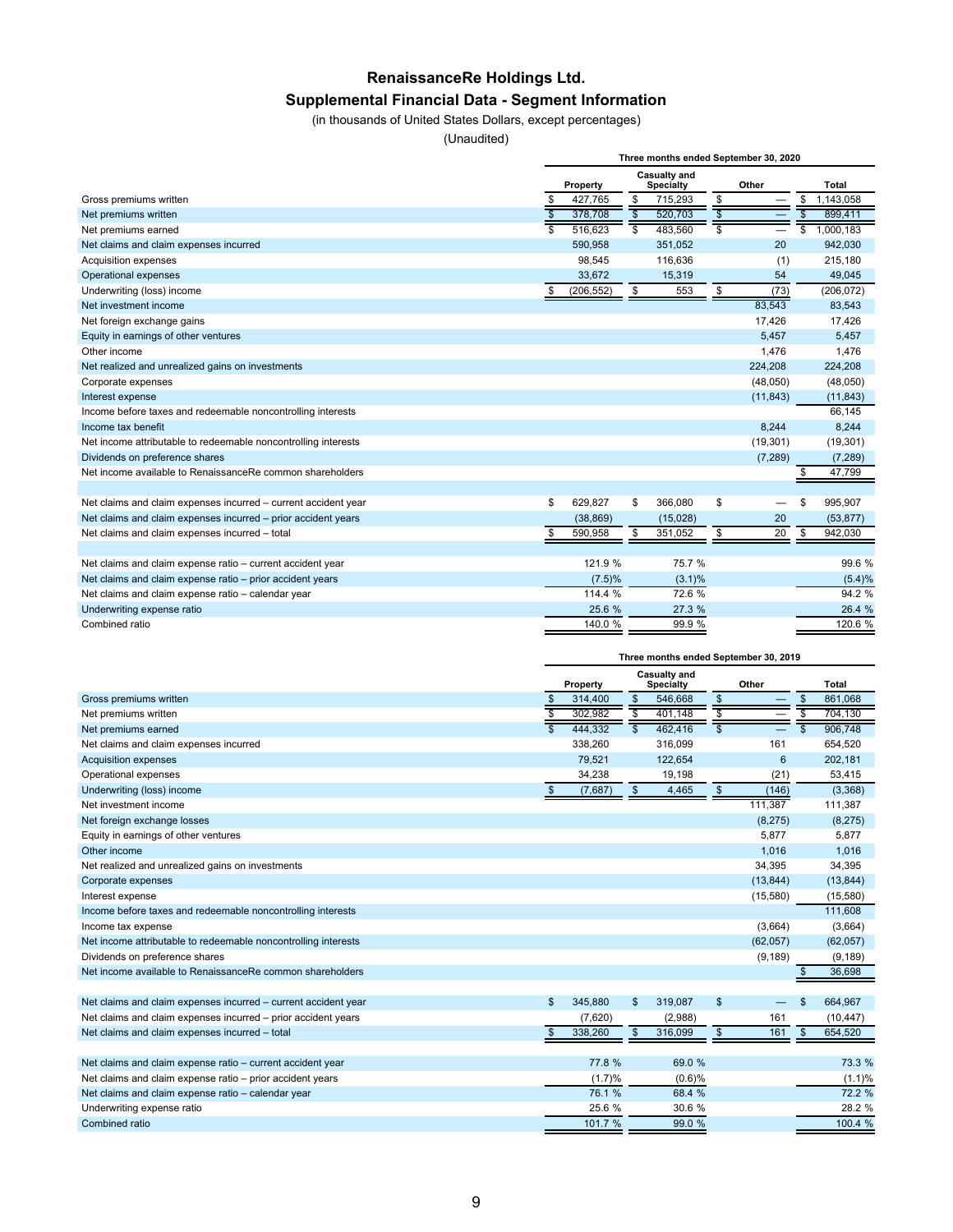# **RenaissanceRe Holdings Ltd.**

# **Supplemental Financial Data - Segment Information**

(in thousands of United States Dollars, except percentages)

(Unaudited)

|                                                                |                         |           |                | Nine months ended September 30, 2020 |                         |                          |                         |             |
|----------------------------------------------------------------|-------------------------|-----------|----------------|--------------------------------------|-------------------------|--------------------------|-------------------------|-------------|
|                                                                |                         | Property  |                | Casualty and<br><b>Specialty</b>     |                         | Other                    |                         | Total       |
| Gross premiums written                                         |                         | 2.690.827 | $\mathbb{S}$   | 2,179,824                            | $\sqrt[6]{\frac{1}{2}}$ |                          | \$                      | 4,870,651   |
| Net premiums written                                           | \$                      | 1,757,427 | \$             | 1,592,595                            |                         |                          | \$                      | 3,350,022   |
| Net premiums earned                                            | $\overline{\mathbb{S}}$ | 1,429,074 |                | \$1,494,303                          |                         |                          | $\overline{\mathbb{S}}$ | 2,923,377   |
| Net claims and claim expenses incurred                         |                         | 899,860   |                | 1,123,527                            |                         | (131)                    |                         | 2,023,256   |
| <b>Acquisition expenses</b>                                    |                         | 278.668   |                | 380.726                              |                         | $\overline{\phantom{0}}$ |                         | 659,394     |
| Operational expenses                                           |                         | 109,335   |                | 56.195                               |                         | 53                       |                         | 165,583     |
| Underwriting income (loss)                                     | $\sqrt[6]{3}$           | 141,211   | $$\mathbb{S}$$ | (66, 145)                            | $\sqrt[6]{\frac{1}{2}}$ | 78                       |                         | 75,144      |
| Net investment income                                          |                         |           |                |                                      |                         | 272,321                  |                         | 272,321     |
| Net foreign exchange gains                                     |                         |           |                |                                      |                         | 4,503                    |                         | 4,503       |
| Equity in earnings of other ventures                           |                         |           |                |                                      |                         | 19,062                   |                         | 19,062      |
| Other loss                                                     |                         |           |                |                                      |                         | (4, 161)                 |                         | (4, 161)    |
| Net realized and unrealized gains on investments               |                         |           |                |                                      |                         | 561,891                  |                         | 561,891     |
| Corporate expenses                                             |                         |           |                |                                      |                         | (75, 939)                |                         | (75, 939)   |
| Interest expense                                               |                         |           |                |                                      |                         | (38, 612)                |                         | (38, 612)   |
| Income before taxes and redeemable noncontrolling interests    |                         |           |                |                                      |                         |                          |                         | 814,209     |
| Income tax expense                                             |                         |           |                |                                      |                         | (12, 785)                |                         | (12, 785)   |
| Net income attributable to redeemable noncontrolling interests |                         |           |                |                                      |                         | (236, 120)               |                         | (236, 120)  |
| Dividends on preference shares                                 |                         |           |                |                                      |                         | (23, 634)                |                         | (23, 634)   |
| Net income attributable to RenaissanceRe common shareholders   |                         |           |                |                                      |                         |                          | \$.                     | 541,670     |
| Net claims and claim expenses incurred - current accident year | $\mathbf{\$}$           | 931.285   |                | \$1.147.354                          | $\sqrt[6]{3}$           |                          | \$                      | 2,078,639   |
| Net claims and claim expenses incurred - prior accident years  |                         | (31, 425) |                | (23, 827)                            |                         | (131)                    |                         | (55, 383)   |
| Net claims and claim expenses incurred - total                 | $\mathfrak{s}$          | 899,860   | $\mathbb{S}$   | 1,123,527                            | $\sqrt[6]{3}$           | (131)                    |                         | \$2,023,256 |
| Net claims and claim expense ratio - current accident year     |                         | 65.2 %    |                | 76.8 %                               |                         |                          |                         | 71.1 %      |
| Net claims and claim expense ratio - prior accident years      |                         | (2.2)%    |                | (1.6)%                               |                         |                          |                         | (1.9)%      |
| Net claims and claim expense ratio - calendar year             |                         | 63.0 %    |                | 75.2 %                               |                         |                          |                         | 69.2 %      |
| Underwriting expense ratio                                     |                         | 27.1 %    |                | 29.2 %                               |                         |                          |                         | 28.2 %      |
| Combined ratio                                                 |                         | 90.1 %    |                | 104.4 %                              |                         |                          |                         | 97.4 %      |
|                                                                |                         |           |                |                                      |                         |                          |                         |             |

|                                                                | Nine months ended September 30, 2019 |           |               |                                  |                         |            |                |              |
|----------------------------------------------------------------|--------------------------------------|-----------|---------------|----------------------------------|-------------------------|------------|----------------|--------------|
|                                                                |                                      | Property  |               | Casualty and<br><b>Specialty</b> |                         | Other      |                | <b>Total</b> |
| Gross premiums written                                         |                                      | 2,185,984 |               | 1,716,287                        | \$                      |            | \$             | 3,902,271    |
| Net premiums written                                           |                                      | 1,411,327 | \$            | 1,244,799                        | S                       |            | \$             | 2,656,126    |
| Net premiums earned                                            | $\mathbb{S}$                         | 1,160,090 |               | \$1,208,188                      | $\overline{\mathsf{s}}$ |            | \$             | 2,368,278    |
| Net claims and claim expenses incurred                         |                                      | 541,217   |               | 793,533                          |                         | 178        |                | 1,334,928    |
| <b>Acquisition expenses</b>                                    |                                      | 222,971   |               | 330,829                          |                         | (186)      |                | 553,614      |
| Operational expenses                                           |                                      | 99,546    |               | 58,603                           |                         | 13         |                | 158,162      |
| Underwriting income (loss)                                     | \$                                   | 296,356   | \$            | 25,223                           | \$                      | (5)        |                | 321,574      |
| Net investment income                                          |                                      |           |               |                                  |                         | 312.069    |                | 312,069      |
| Net foreign exchange losses                                    |                                      |           |               |                                  |                         | (1, 812)   |                | (1, 812)     |
| Equity in earnings of other ventures                           |                                      |           |               |                                  |                         | 17,350     |                | 17,350       |
| Other income                                                   |                                      |           |               |                                  |                         | 5,109      |                | 5,109        |
| Net realized and unrealized gains on investments               |                                      |           |               |                                  |                         | 395,655    |                | 395,655      |
| Corporate expenses                                             |                                      |           |               |                                  |                         | (76, 480)  |                | (76, 480)    |
| Interest expense                                               |                                      |           |               |                                  |                         | (42, 868)  |                | (42, 868)    |
| Income before taxes and redeemable noncontrolling interests    |                                      |           |               |                                  |                         |            |                | 930,597      |
| Income tax expense                                             |                                      |           |               |                                  |                         | (20, 670)  |                | (20, 670)    |
| Net income attributable to redeemable noncontrolling interests |                                      |           |               |                                  |                         | (204, 091) |                | (204, 091)   |
| Dividends on preference shares                                 |                                      |           |               |                                  |                         | (27, 567)  |                | (27, 567)    |
| Net income available to RenaissanceRe common shareholders      |                                      |           |               |                                  |                         |            |                | 678,269      |
|                                                                |                                      |           |               |                                  |                         |            |                |              |
| Net claims and claim expenses incurred - current accident year | \$                                   | 536.197   | \$            | 813,251                          | \$                      |            | \$             | 1,349,448    |
| Net claims and claim expenses incurred - prior accident years  |                                      | 5.020     |               | (19, 718)                        |                         | 178        |                | (14, 520)    |
| Net claims and claim expenses incurred - total                 | \$                                   | 541,217   | $\sqrt[6]{3}$ | 793,533                          | \$                      | 178        | $\mathfrak{S}$ | 1,334,928    |
|                                                                |                                      |           |               |                                  |                         |            |                |              |
| Net claims and claim expense ratio - current accident year     |                                      | 46.2 %    |               | 67.3 %                           |                         |            |                | 57.0 %       |
| Net claims and claim expense ratio - prior accident years      |                                      | 0.5%      |               | (1.6)%                           |                         |            |                | $(0.6)$ %    |
| Net claims and claim expense ratio - calendar year             |                                      | 46.7 %    |               | 65.7 %                           |                         |            |                | 56.4 %       |
| Underwriting expense ratio                                     |                                      | 27.8 %    |               | 32.2 %                           |                         |            |                | 30.0 %       |
| Combined ratio                                                 |                                      | 74.5 %    |               | 97.9 %                           |                         |            |                | 86.4 %       |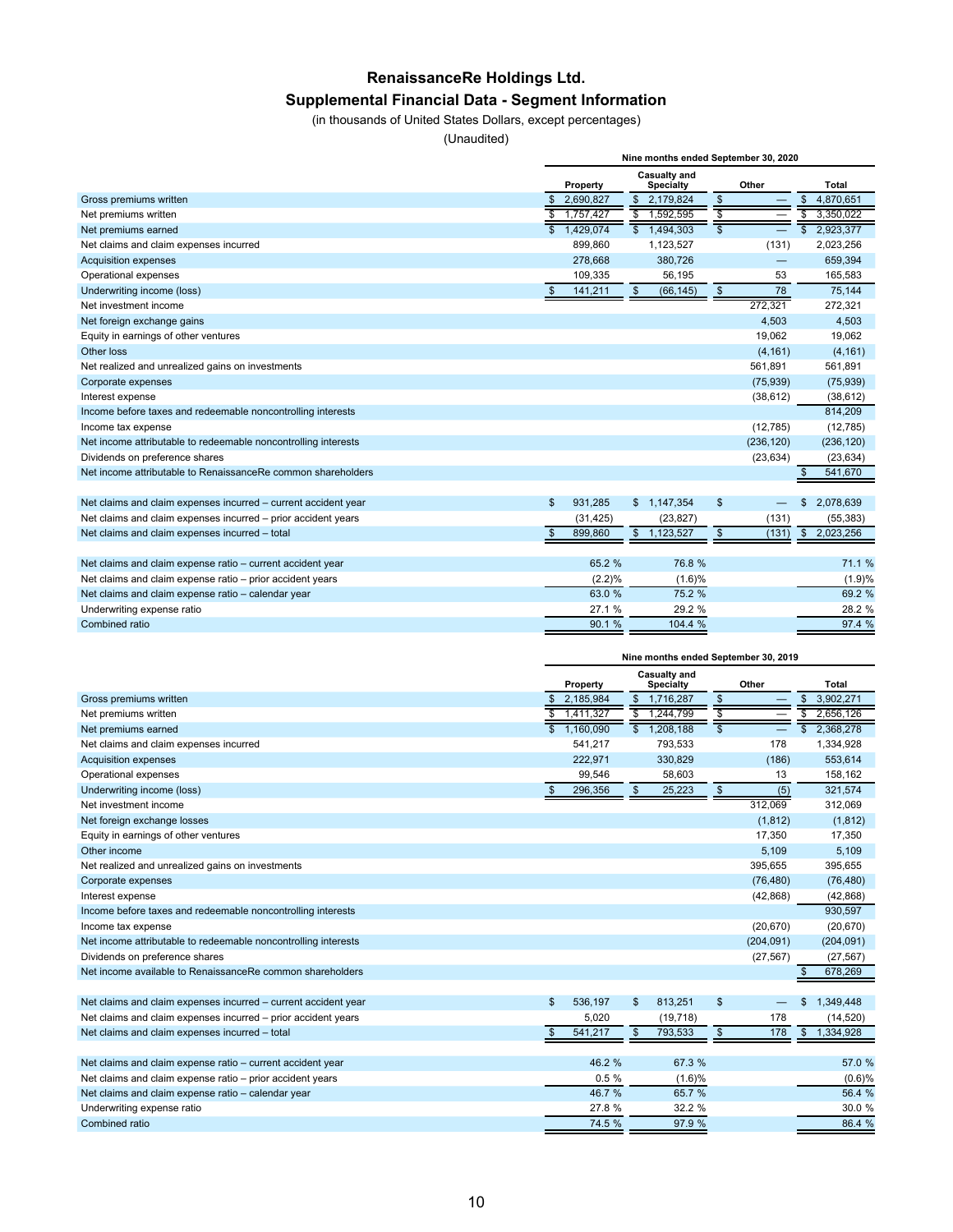## **RenaissanceRe Holdings Ltd. Supplemental Financial Data - Gross Premiums Written**

(in thousands of United States Dollars)

(Unaudited)

|                                                       | Three months ended    |         |    |                       |    | Nine months ended     |     |                       |  |
|-------------------------------------------------------|-----------------------|---------|----|-----------------------|----|-----------------------|-----|-----------------------|--|
|                                                       | September 30,<br>2020 |         |    | September 30,<br>2019 |    | September 30,<br>2020 |     | September 30,<br>2019 |  |
| <b>Property Segment</b>                               |                       |         |    |                       |    |                       |     |                       |  |
| Catastrophe                                           | \$                    | 179.689 | \$ | 102.779               | \$ | 1,827,665             | \$  | 1,550,648             |  |
| Other property                                        |                       | 248,076 |    | 211,621               |    | 863,162               |     | 635,336               |  |
| Property segment gross premiums written               |                       | 427,765 |    | 314,400               |    | 2,690,827             | \$. | 2,185,984             |  |
|                                                       |                       |         |    |                       |    |                       |     |                       |  |
| <b>Casualty and Specialty Segment</b>                 |                       |         |    |                       |    |                       |     |                       |  |
| General casualty (1)                                  | \$                    | 260.265 | \$ | 191.447               | \$ | 713.598               | \$  | 610,563               |  |
| Professional liability (2)                            |                       | 175.459 |    | 151.754               |    | 628.683               |     | 460,912               |  |
| Financial lines (3)                                   |                       | 143.455 |    | 111,459               |    | 392,169               |     | 330,017               |  |
| Other $(4)$                                           |                       | 136,114 |    | 92,008                |    | 445.374               |     | 314,795               |  |
| Casualty and Specialty segment gross premiums written | \$                    | 715,293 |    | 546,668               |    | 2,179,824             | S   | 1,716,287             |  |

(1) Includes automobile liability, casualty clash, employer's liability, umbrella or excess casualty, workers' compensation and general liability.

(2) Includes directors and officers, medical malpractice, and professional indemnity.

(3) Includes financial guaranty, mortgage guaranty, political risk, surety and trade credit.

(4) Includes accident and health, agriculture, aviation, cyber, energy, marine, satellite and terrorism. Lines of business such as regional multiline and whole account may have characteristics of various other classes of business, and are allocated accordingly.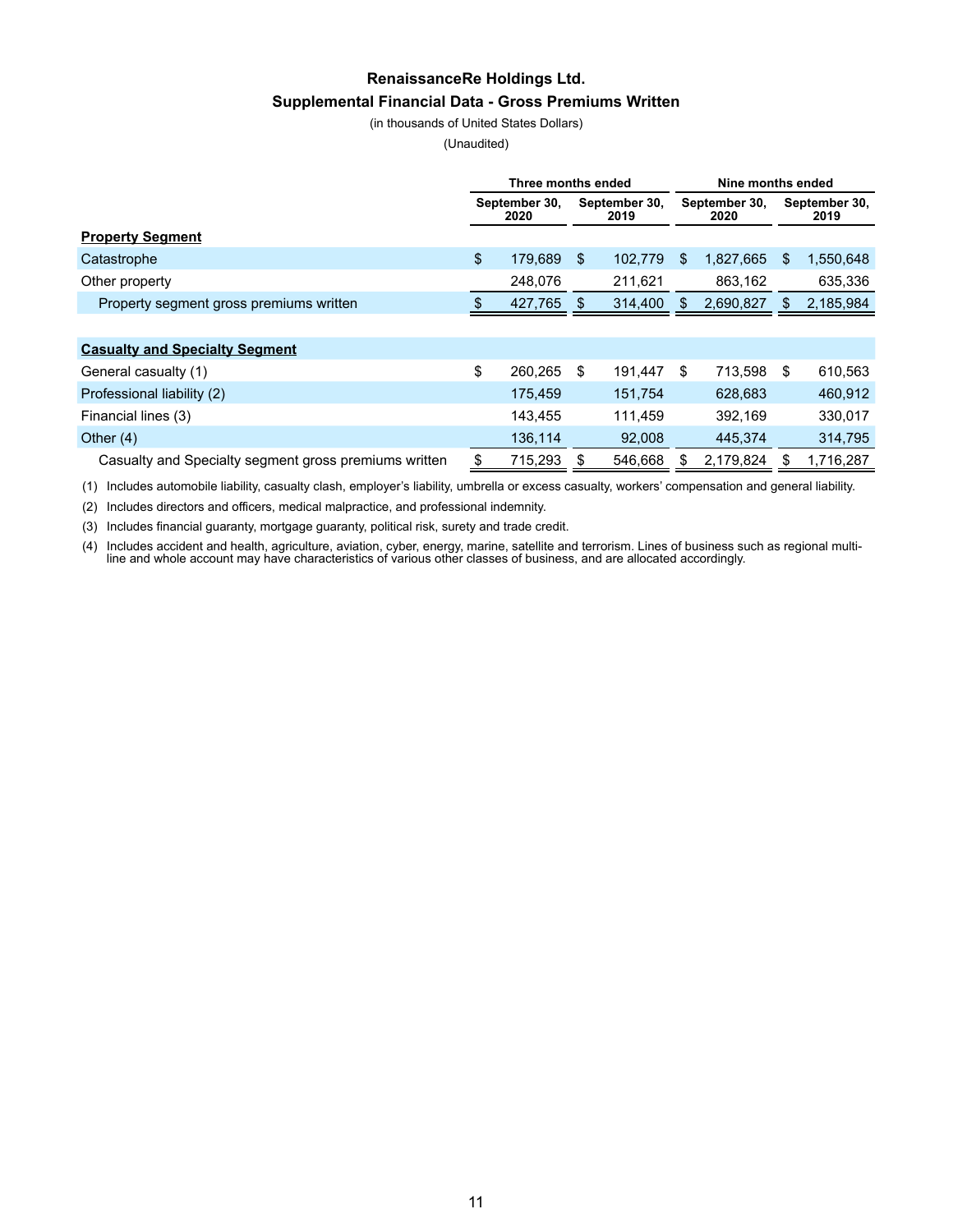# **RenaissanceRe Holdings Ltd. Supplemental Financial Data - Total Investment Result**

(in thousands of United States Dollars, except percentages)

(Unaudited)

|                                                  |                | Three months ended    |                | Nine months ended     |              |                       |                |                       |  |
|--------------------------------------------------|----------------|-----------------------|----------------|-----------------------|--------------|-----------------------|----------------|-----------------------|--|
|                                                  |                | September 30,<br>2020 |                | September 30,<br>2019 |              | September 30,<br>2020 |                | September 30,<br>2019 |  |
| Fixed maturity investments trading               | $\mathfrak{L}$ | 68,022                | $\mathfrak{L}$ | 82,977                | $\mathbb{S}$ | 211,303               | $\mathfrak{L}$ | 232,566               |  |
| Short term investments                           |                | 1,611                 |                | 15.061                |              | 19.752                |                | 44.712                |  |
| Equity investments trading                       |                | 1,559                 |                | 1,326                 |              | 4,776                 |                | 3,269                 |  |
| Other investments                                |                |                       |                |                       |              |                       |                |                       |  |
| Catastrophe bonds                                |                | 13,626                |                | 12,812                |              | 41,284                |                | 33,284                |  |
| Other                                            |                | 2,598                 |                | 2,672                 |              | 5,334                 |                | 6,226                 |  |
| Cash and cash equivalents                        |                | 441                   |                | 1,978                 |              | 2,782                 |                | 5,801                 |  |
|                                                  |                | 87,857                |                | 116,826               |              | 285,231               |                | 325,858               |  |
| Investment expenses                              |                | (4,314)               |                | (5, 439)              |              | (12,910)              |                | (13, 789)             |  |
| Net investment income                            |                | 83,543                |                | 111,387               |              | 272,321               |                | 312,069               |  |
|                                                  |                |                       |                |                       |              |                       |                |                       |  |
| Net realized and unrealized gains (losses) on:   |                |                       |                |                       |              |                       |                |                       |  |
| Fixed maturity investments trading (1)           |                | 78,348                |                | 57,502                |              | 502,280               |                | 346,123               |  |
| Equity investments trading (1)                   |                | 119,622               |                | (25, 564)             |              | 81,246                |                | 50,463                |  |
| Other investments                                |                |                       |                |                       |              |                       |                |                       |  |
| Catastrophe bonds                                |                | 12,611                |                | 9,242                 |              | 2,711                 |                | (4,870)               |  |
| Other                                            |                | 13,627                |                | (6,785)               |              | (24, 346)             |                | 3,939                 |  |
| Net realized and unrealized gains on investments |                | 224,208               |                | 34,395                |              | 561,891               |                | 395,655               |  |
| <b>Total investment result</b>                   |                | 307,751               | \$             | 145,782               | \$           | 834,212               | \$             | 707,724               |  |
|                                                  |                |                       |                |                       |              |                       |                |                       |  |
| Total investment return - annualized             |                | 6.2%                  |                | 3.6%                  |              | 5.8%                  |                | 6.0%                  |  |

(1) Net realized and unrealized gains (losses) on fixed maturity investments trading includes the impacts of interest rate futures, interest rate swaps, credit default swaps and total return swaps. Net realized and unrealized gains (losses) on equity investments trading includes the impact of equity futures.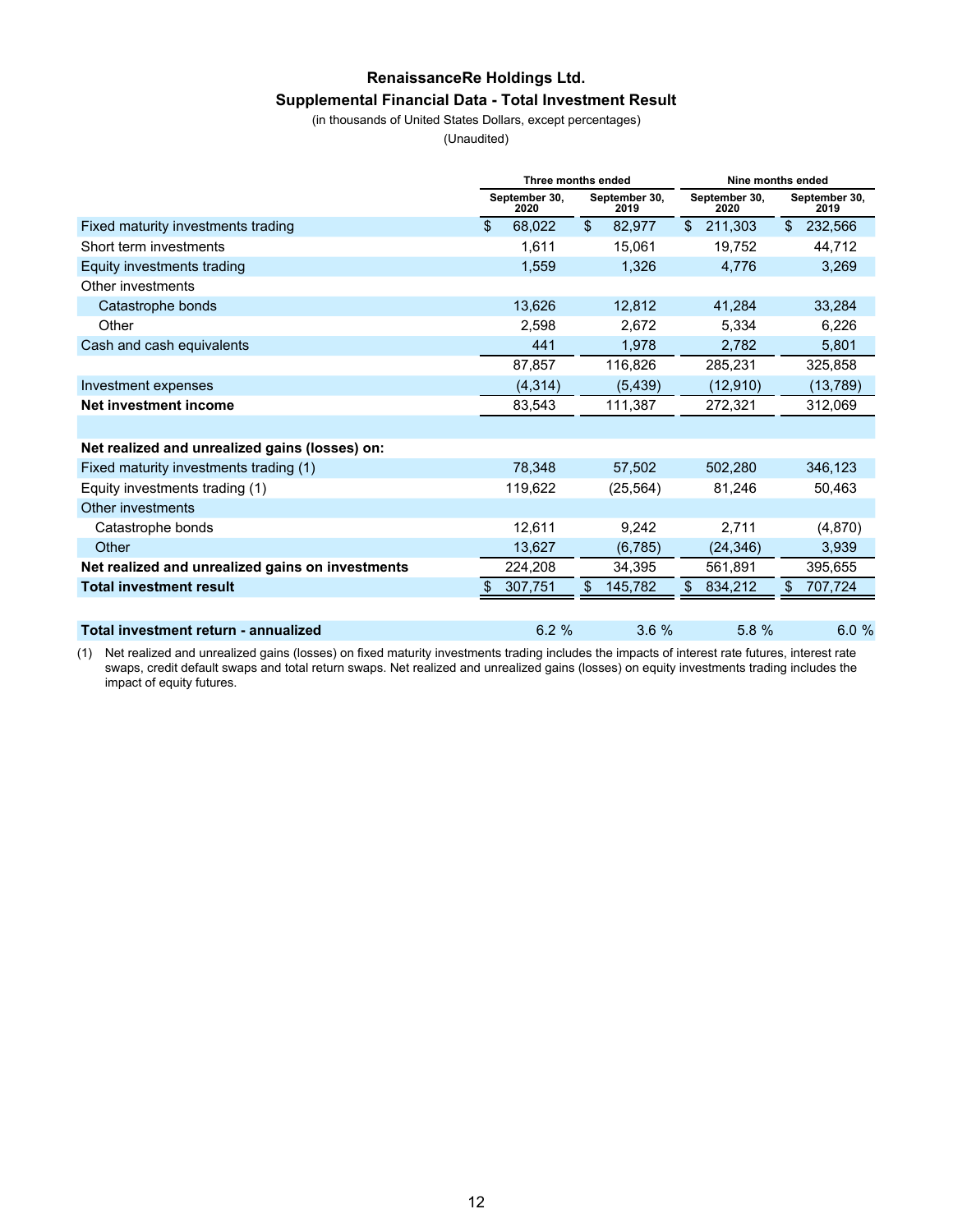### **Comments on Regulation G**

In addition to the GAAP financial measures set forth in this Press Release, the Company has included certain non-GAAP financial measures within the meaning of Regulation G. The Company has provided these financial measures in previous investor communications and the Company's management believes that these measures are important to investors and other interested persons, and that investors and such other persons benefit from having a consistent basis for comparison between quarters and for comparison with other companies within the industry. These measures may not, however, be comparable to similarly titled measures used by companies outside of the insurance industry. Investors are cautioned not to place undue reliance on these non-GAAP measures in assessing the Company's overall financial performance.

#### **Operating (Loss) Income (Attributable) Available to RenaissanceRe Common Shareholders and Operating Return on Average Common Equity - Annualized**

The Company uses "operating (loss) income (attributable) available to RenaissanceRe common shareholders" as a measure to evaluate the underlying fundamentals of its operations and believes it to be a useful measure of its corporate performance. "Operating (loss) income (attributable) available to RenaissanceRe common shareholders" as used herein differs from "net income available to RenaissanceRe common shareholders," which the Company believes is the most directly comparable GAAP measure, by the exclusion of net realized and unrealized gains and losses on investments, excluding other investments - catastrophe bonds, net foreign exchange gains and losses, corporate expenses associated with the acquisition of TMR and the subsequent sale of RenaissanceRe UK, the income tax expense or benefit associated with these adjustments and the portion of these adjustments attributable to the Company's redeemable noncontrolling interests." The Company's management believes that "operating (loss) income (attributable) available to RenaissanceRe common shareholders" is useful to investors because it more accurately measures and predicts the Company's results of operations by removing the variability arising from: fluctuations in the fair value of the Company's fixed maturity investment portfolio, equity investments trading, other investments (excluding catastrophe bonds) and investments-related derivatives; fluctuations in foreign exchange rates; corporate expenses associated with the acquisition of TMR and the subsequent sale of RenaissanceRe UK; the associated income tax expense or benefit of these adjustments; and the portion of these adjustments attributable to the Company's redeemable noncontrolling interests. The Company also uses "operating (loss) income (attributable) available to RenaissanceRe common shareholders" to calculate "operating (loss) income (attributable) available to RenaissanceRe common shareholders per common share - diluted" and "operating return on average common equity - annualized." The following table is a reconciliation of: (1) net income available to RenaissanceRe common shareholders to "operating (loss) income (attributable) available to RenaissanceRe common shareholders"; (2) net income available to RenaissanceRe common shareholders per common share diluted to "operating (loss) income (attributable) available to RenaissanceRe common shareholders per common share - diluted"; and (3) return on average common equity - annualized to "operating return on average common equity - annualized." Comparative information for all prior periods has been updated to conform to the current methodology and presentation.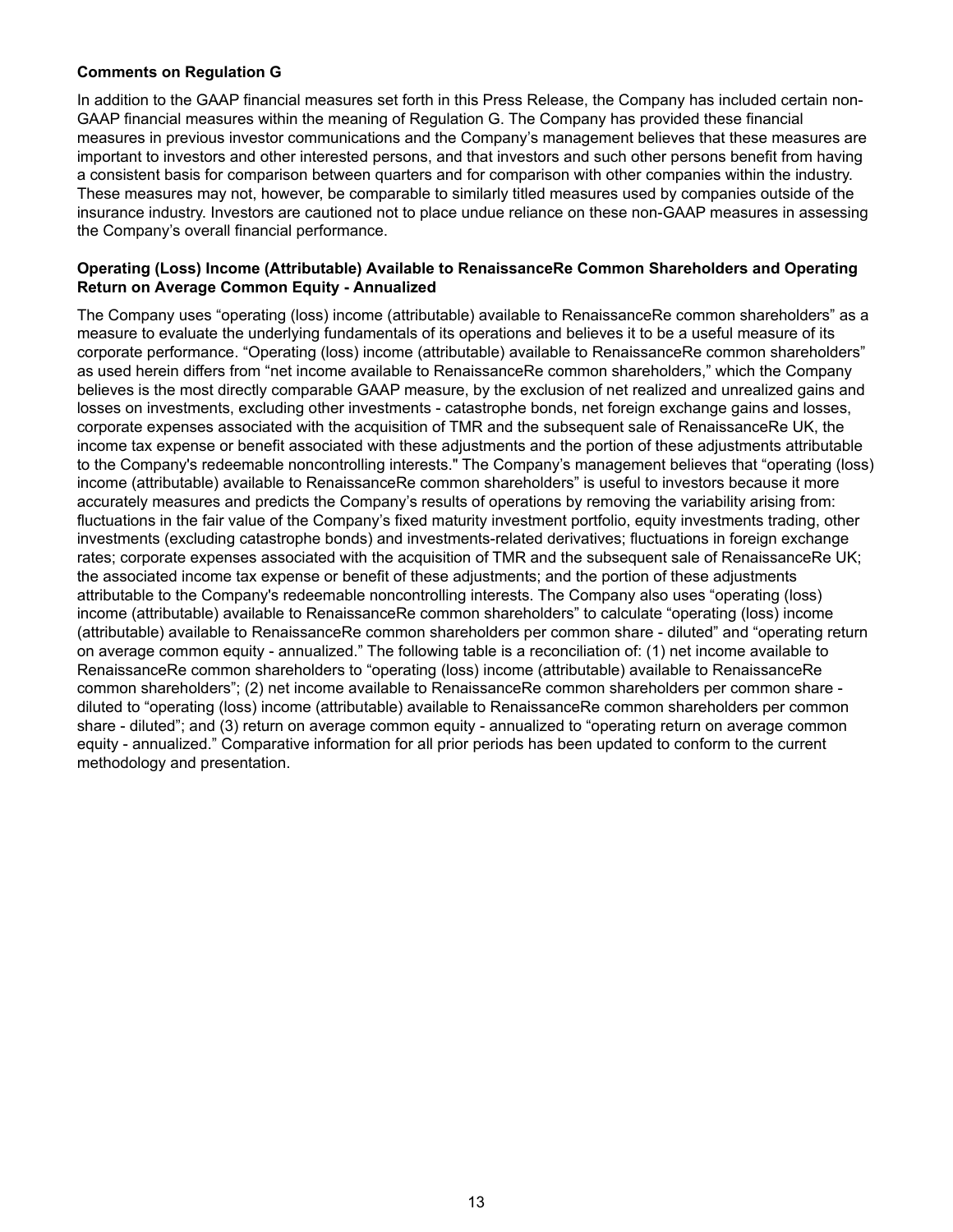|                                                                                                                                | Three months ended    |                       |                       | Nine months ended |                       |  |
|--------------------------------------------------------------------------------------------------------------------------------|-----------------------|-----------------------|-----------------------|-------------------|-----------------------|--|
| (in thousands of United States Dollars, except per share amounts and<br>percentages)                                           | September 30,<br>2020 | September 30,<br>2019 | September 30,<br>2020 |                   | September 30,<br>2019 |  |
| Net income available to RenaissanceRe common shareholders                                                                      | \$<br>47,799          | \$<br>36,698          | \$<br>541.670         | \$                | 678,269               |  |
| Adjustment for net realized and unrealized gains on<br>investments, excluding other investments - catastrophe<br>bonds         | (211, 597)            | (25, 153)             | (559, 180)            |                   | (400, 525)            |  |
| Adjustment for net foreign exchange (gains) losses                                                                             | (17, 426)             | 8,275                 | (4, 503)              |                   | 1,812                 |  |
| Adjustment for corporate expenses associated with the<br>acquisition of TMR and the subsequent sale of<br>RenaissanceRe UK (1) | 33,916                | 4,022                 | 40,618                |                   | 44,025                |  |
| Adjustment for income tax expense (2)                                                                                          | 5,058                 | 5,298                 | 22,140                |                   | 24,074                |  |
| Adjustment for net income attributable to redeemable<br>noncontrolling interests (3)                                           | 10,526                | 3,541                 | 51,017                |                   | 37,473                |  |
| Operating (loss) income (attributable) available to<br>RenaissanceRe common shareholders                                       | (131, 724)            | \$<br>32,681          | \$<br>91.762          | \$                | 385,128               |  |
|                                                                                                                                |                       |                       |                       |                   |                       |  |
| Net income available to RenaissanceRe common shareholders<br>per common share - diluted                                        | \$<br>0.94            | \$<br>0.83            | \$<br>11.58           | \$                | 15.57                 |  |
| Adjustment for net realized and unrealized gains on<br>investments, excluding other investments - catastrophe<br>bonds         | (4.22)                | (0.58)                | (12.10)               |                   | (9.30)                |  |
| Adjustment for net foreign exchange (gains) losses                                                                             | (0.35)                | 0.19                  | (0.10)                |                   | 0.04                  |  |
| Adjustment for corporate expenses associated with the<br>acquisition of TMR and the subsequent sale of<br>RenaissanceRe UK (1) | 0.68                  | 0.09                  | 0.88                  |                   | 1.02                  |  |
| Adjustment for income tax expense (2)                                                                                          | 0.10                  | 0.12                  | 0.48                  |                   | 0.56                  |  |
| Adjustment for net income attributable to redeemable<br>noncontrolling interests (3)                                           | 0.21                  | 0.08                  | 1.10                  |                   | 0.87                  |  |
| Operating (loss) income (attributable) available to<br>RenaissanceRe common shareholders per common share -<br>diluted         | \$<br>(2.64)          | \$<br>0.73            | \$<br>1.84            | \$                | 8.76                  |  |
|                                                                                                                                |                       |                       |                       |                   |                       |  |
| Return on average common equity - annualized                                                                                   | 2.8%                  | 2.8%                  | 12.0 %                |                   | 18.2 %                |  |
| Adjustment for net realized and unrealized gains on<br>investments, excluding other investments - catastrophe<br>bonds         | $(12.4)\%$            | (1.9)%                | $(12.4)\%$            |                   | $(10.8)\%$            |  |
| Adjustment for net foreign exchange (gains) losses                                                                             | $(1.0)\%$             | 0.6%                  | $(0.1)\%$             |                   | $-$ %                 |  |
| Adjustment for corporate expenses associated with the<br>acquisition of TMR and the subsequent sale of<br>RenaissanceRe UK (1) | 2.0%                  | 0.3%                  | 0.9%                  |                   | 1.2%                  |  |
| Adjustment for income tax expense (2)                                                                                          | 0.3%                  | 0.4%                  | 0.5%                  |                   | 0.6%                  |  |
| Adjustment for net income attributable to redeemable<br>noncontrolling interests (3)                                           | 0.6%                  | 0.3%                  | 1.1%                  |                   | $1.0 \%$              |  |
| Operating return on average common equity - annualized                                                                         | (7.7)%                | 2.5 %                 | 2.0 %                 |                   | 10.2 %                |  |
|                                                                                                                                |                       |                       |                       |                   |                       |  |

(1) Included in the three and nine months ended September 30, 2020 is the loss on sale of RenaissanceRe UK of \$30.2 million.

(2) Adjustment for income tax expense represents the income tax expense associated with the adjustments to net income available to RenaissanceRe common shareholders. The income tax impact is estimated by applying the statutory rates of applicable jurisdictions, after consideration of other relevant factors.

(3) Represents the portion of these adjustments that are attributable to the Company's redeemable noncontrolling interests, including the income tax impact of those adjustments.